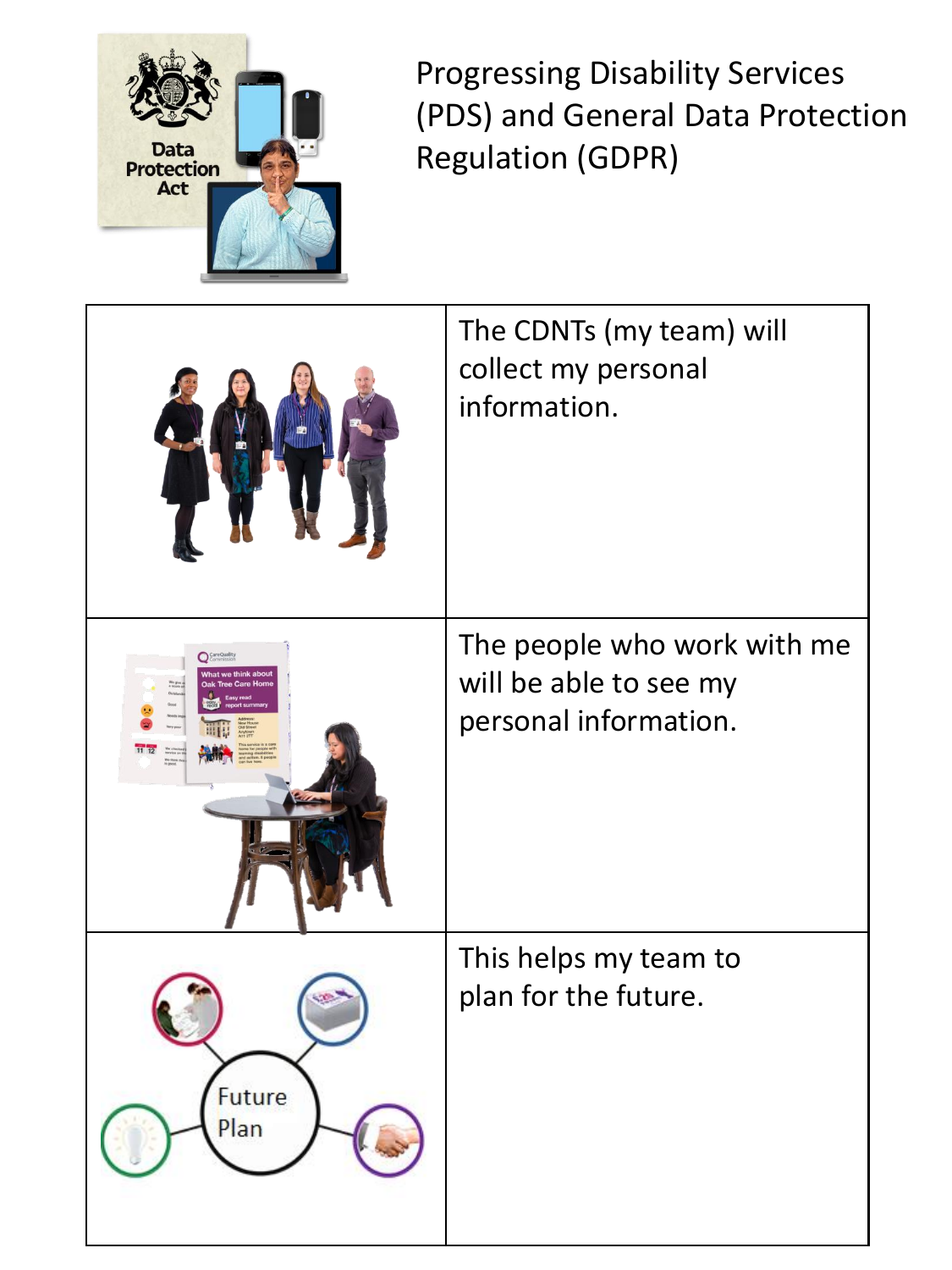| <b>R.Smith</b><br><b>Name</b><br>Address 224 West St<br><b>Man</b><br>de<br><b>Phone Number</b> | My team needs personal<br>information such as:<br>- my phone number<br>- my address<br>- my age               |
|-------------------------------------------------------------------------------------------------|---------------------------------------------------------------------------------------------------------------|
| Report                                                                                          | My team needs health<br>information such as:<br>- my health notes<br>- my health reports                      |
|                                                                                                 | My team will get<br>information from ME or<br>from other people such as:<br>- My Doctor<br>- My Social Worker |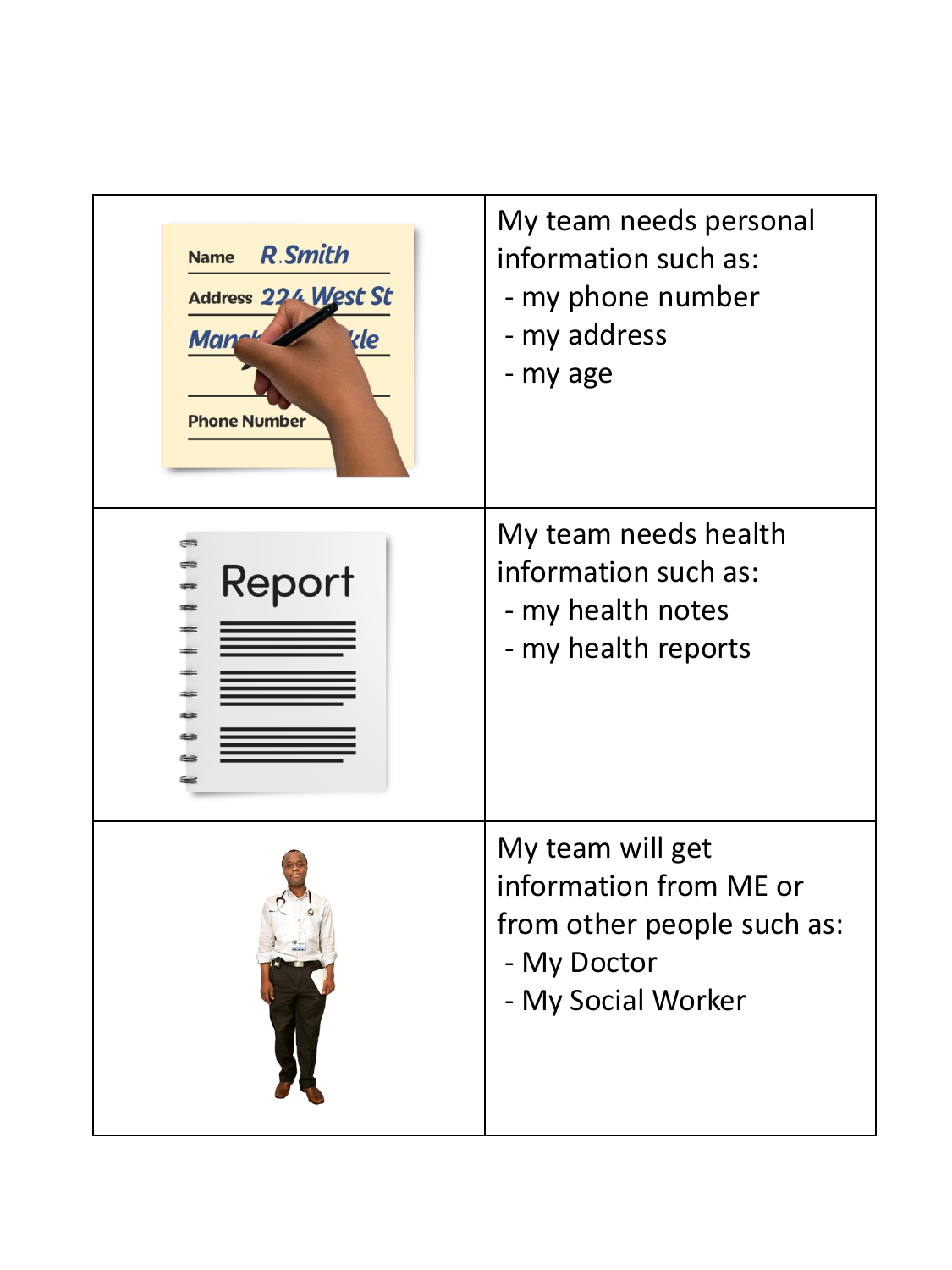|                              | People may need to see my<br>information such as:<br>- Staff in CDNT<br>- The Research Board and<br>the National Abilities<br>Support System (NASS). |
|------------------------------|------------------------------------------------------------------------------------------------------------------------------------------------------|
| <b>My Plan</b><br>of Service | My team use my<br>information to help me get<br>the proper supports and<br>services I need.                                                          |
|                              | My team will keep my<br>personal information safe.                                                                                                   |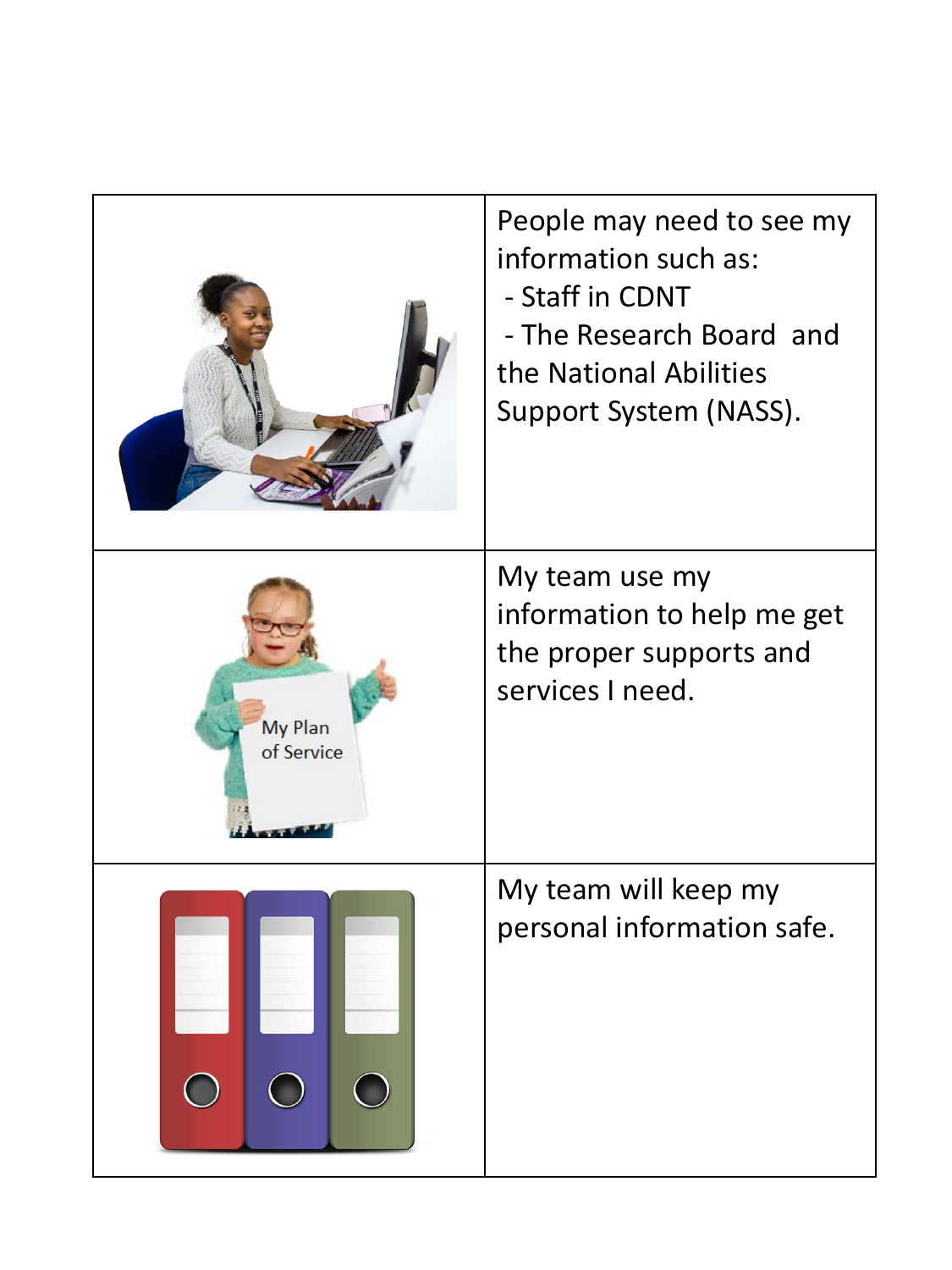|                                                                                                                                                                                         | I can contact the Data<br>Protection Officer (DPO),<br>Marie, if I have questions. |
|-----------------------------------------------------------------------------------------------------------------------------------------------------------------------------------------|------------------------------------------------------------------------------------|
| ⊠<br><b>Write New Message</b><br>sue.jones53@mail.com<br>To:<br>From: I.stevens@mail.co.uk<br><b>Subject: Meeting Up</b><br>Dear Sue,<br>I am writing this email to                     | Marie's email address is:<br>info@docservice.ie                                    |
|                                                                                                                                                                                         | Marie's phone number is:                                                           |
| 123 4567<br>$1 \quad 2$<br>$3\atop{def}}$<br>$\mathsf{G}_{\mathsf{A}\mathsf{B}}$<br>$5\over 251$<br>$\frac{4}{9}$<br>$9\nu x y z$<br>$7\nvert_{\rm{p}_\mathrm{QRS}}$<br>$\frac{8}{\pi}$ | 086 8189201                                                                        |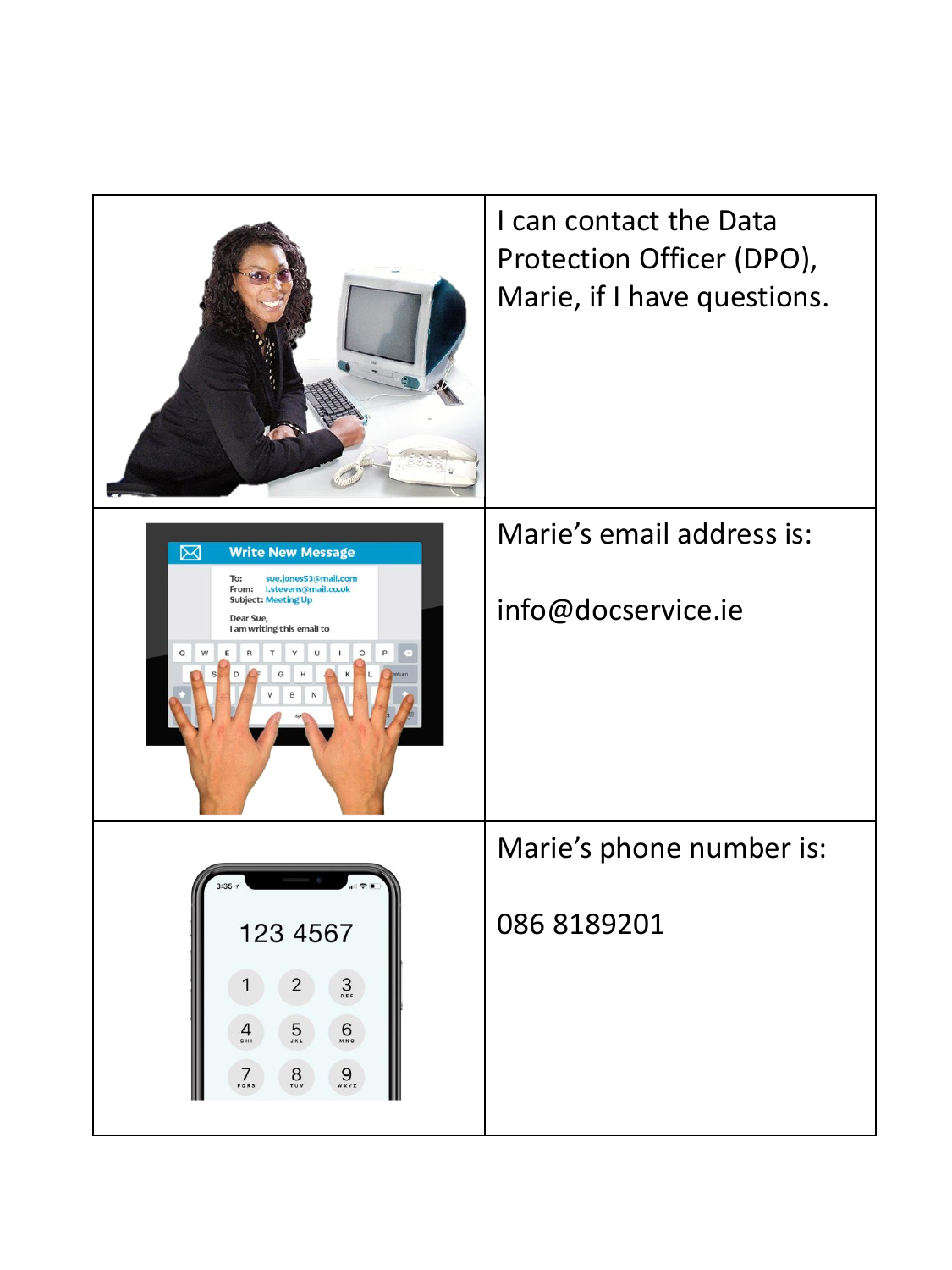|                                                                                                                                                                                                                                                       | I can contact the Data<br>Protection Officer (DPO),<br>Deirdre, if I have questions. |
|-------------------------------------------------------------------------------------------------------------------------------------------------------------------------------------------------------------------------------------------------------|--------------------------------------------------------------------------------------|
| ⊠<br><b>Write New Message</b><br>sue.jones53@mail.com<br>To:<br>From: I.stevens@mail.co.uk<br><b>Subject: Meeting Up</b><br>Dear Sue,<br>I am writing this email to                                                                                   | Deirdre's email address is:<br>dpo@smh.ie                                            |
|                                                                                                                                                                                                                                                       | Deirdre's phone number is:                                                           |
| 123 4567<br>$\begin{array}{ c c } \hline 2 \\ \hline \end{array}$<br>$\frac{2}{3}$<br>$\overline{5}$<br>$\mathsf{e}^{\mathsf{e}^{\mathsf{e}}$<br>$\frac{4}{9}$<br>$7\nvert_{\rm{p}_\mathrm{QRS}}$<br>$\sum_{\tau \, \upsilon \, \nu}$<br>$9\nu x y z$ | 087 2275 636                                                                         |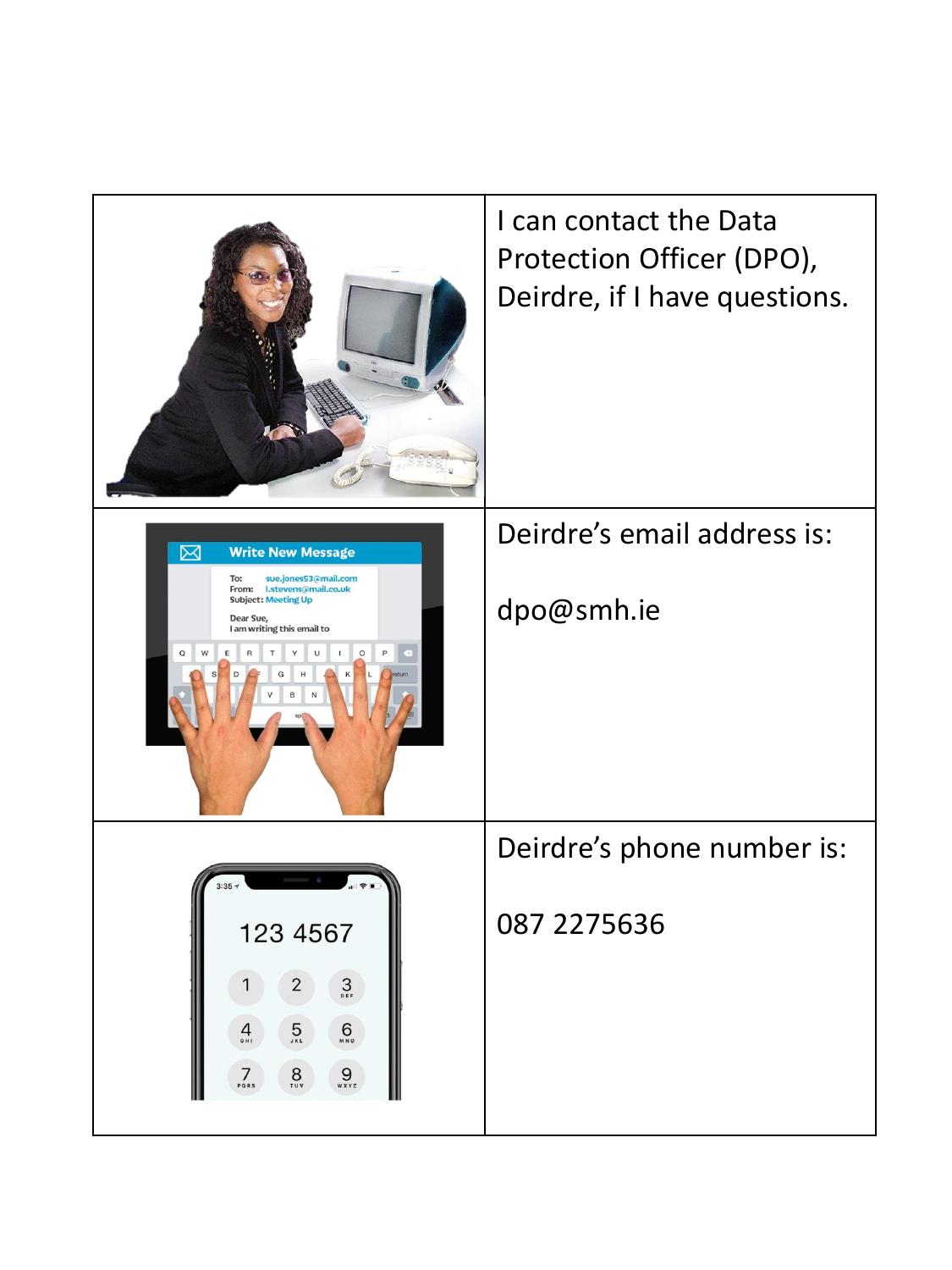|                                                                                                                                                                     | I can contact the Data<br>Protection Officer (DPO),<br>Erin, if I have questions. |
|---------------------------------------------------------------------------------------------------------------------------------------------------------------------|-----------------------------------------------------------------------------------|
| ⊠<br><b>Write New Message</b><br>To:<br>sue.jones53@mail.com<br>From: I.stevens@mail.co.uk<br><b>Subject: Meeting Up</b><br>Dear Sue,<br>I am writing this email to | Erin's email address is:<br>dpo@crc.ie                                            |
| 123 4567<br>$1 \quad 2 \quad$<br>3 <sub>DF</sub><br>$5\overline{5}$<br>$6\atop{0}$<br>$\frac{4}{9}$                                                                 | Erin's phone number is:<br>087 1757868                                            |
| $9\nu x y z$<br>$7\nvert_{\rm{p}}$<br>$\frac{8}{\pi}$                                                                                                               |                                                                                   |